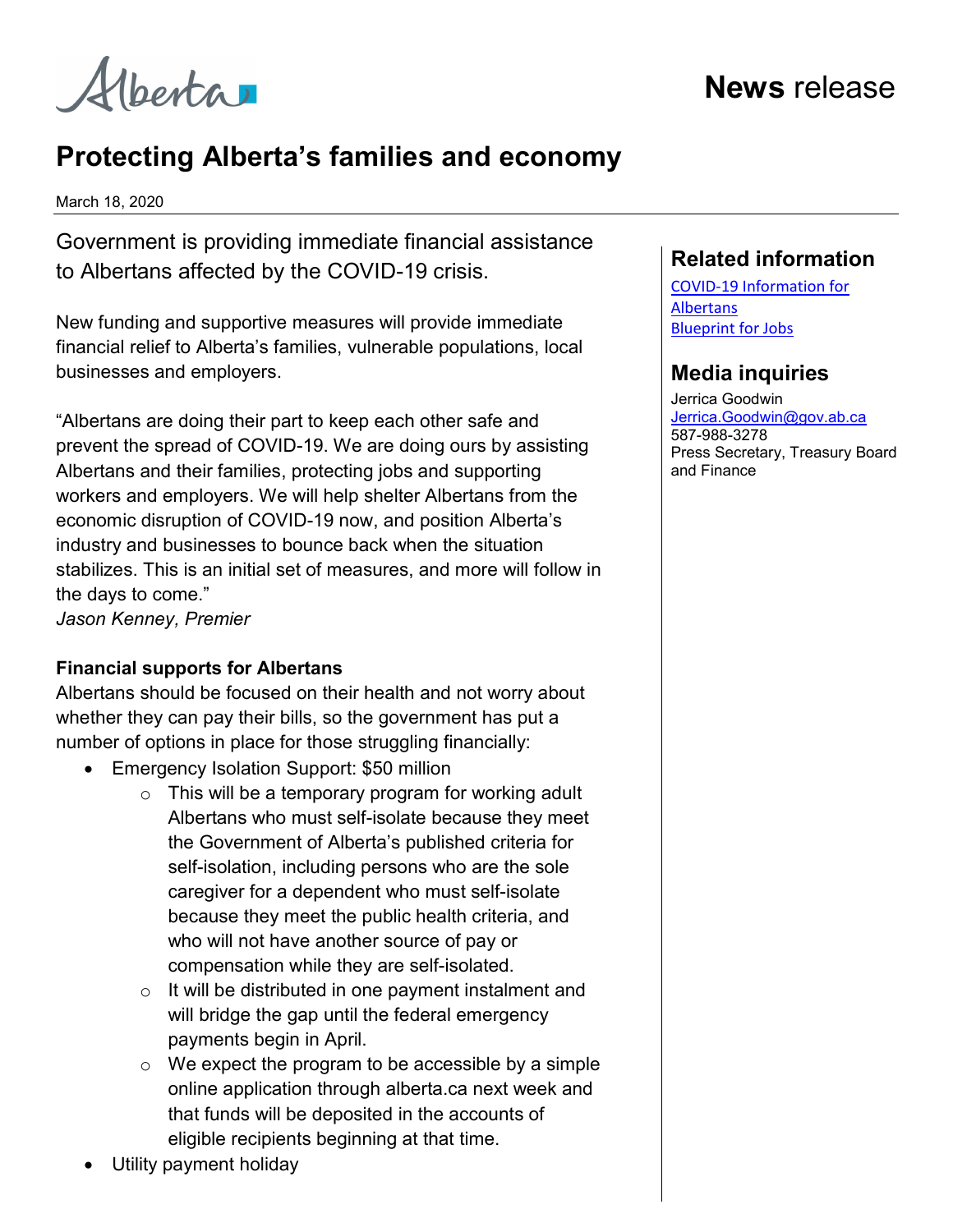

Alberta

- o Residential, farm, and small commercial customers can defer bill payments for the next 90 days to ensure no one will be cut off from these services during this time of crisis.
- $\circ$  This will cover electricity and natural gas, regardless of the service provider.
- Student loans repayment holiday
	- o The government will implement a six-month, interest-free moratorium on Alberta student loan payments for all individuals who are in the process of repaying these loans.

Banks and credit unions

- ATB Financial customers impacted by COVID-19
	- o Personal banking customers can apply for a deferral on their ATB loans, lines of credit, and mortgages for up to six months.
	- $\circ$  Small business customers, in addition to payment deferrals on loans and lines of credit, will be provided access to additional working capital.
	- o For other business and agriculture customers, ATB will work with customers on a one-on-one basis and further solutions are being considered at this time.
	- o For more information on ATB's relief program, please visit their website.
- Alberta credit unions
	- $\circ$  Credit union members will have access to a variety of programs and solutions designed to ease difficulties with loan payments and short-term cash flow.
	- o Both individual and business members are encouraged to proactively contact their credit union directly to work out a plan for their personal situation.

#### **Employers**

Alberta employers are facing significant challenges and uncertainty. To give them increased access to cash in order to pay employees, address debts and continue operations, the government will:

 defer the collection of corporate income tax balances and instalment payments, due after today, until Aug. 31, 2020. This gives Alberta businesses access to about \$1.5 billion in funds to help them cope with the COVID-19 crisis.

"In these exceptional circumstances, having cash on hand is vital to families and employers and it's critical we give Albertans this certainty and support. This tax measure will provide timely relief and additional runway for businesses to continue operating and compensating their employees during this difficult time."

Travis Toews, President of Treasury Board and Minister of Finance

Alberta is pleased the federal government has responded to concerns and has taken the recommendation to increase supports to people receiving Employment Insurance. Alberta has contributed far more to the federal government in employment insurance (EI) premiums than it receives in EI support, so it is good to see the federal government providing the support Albertans need in these difficult times.